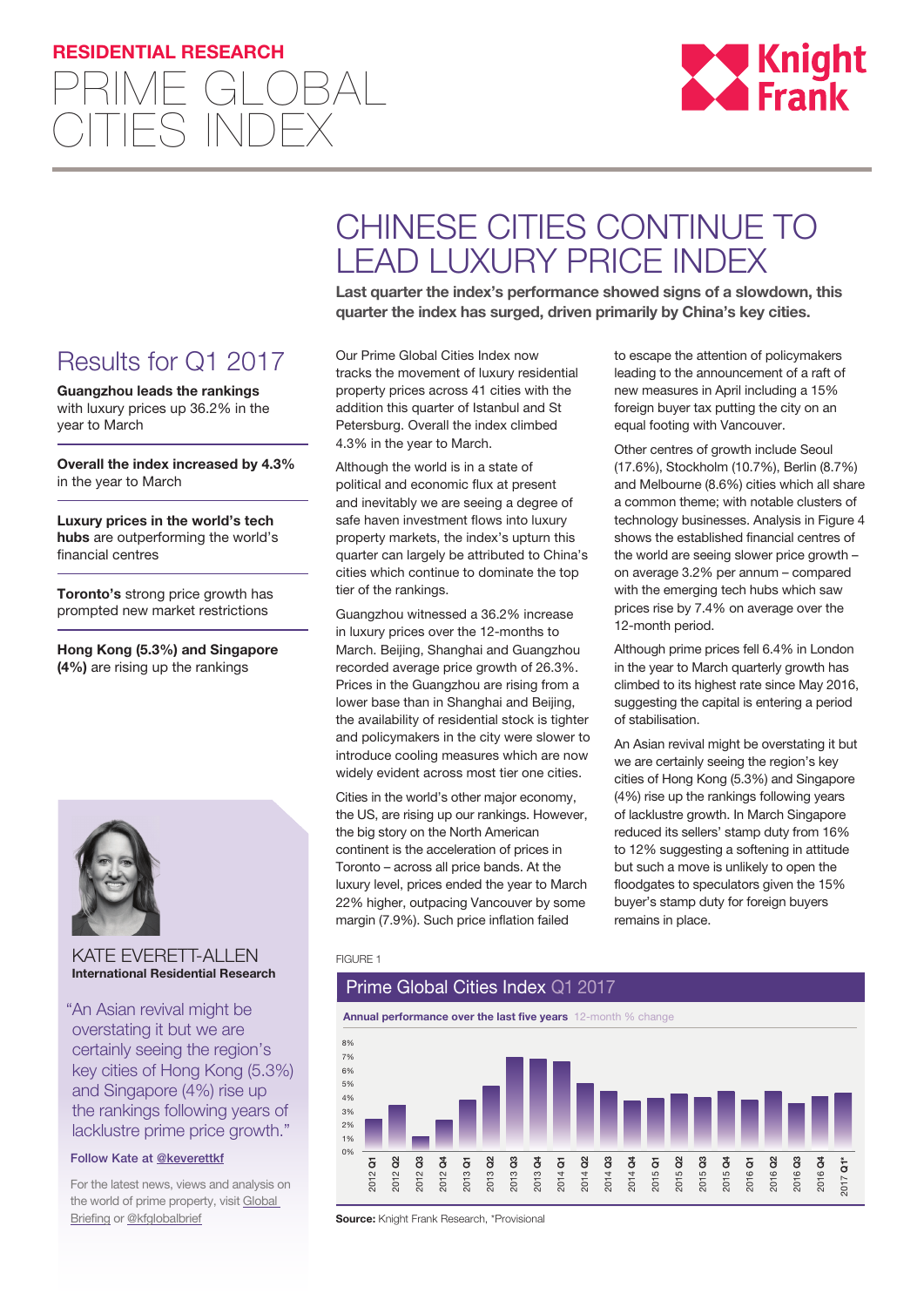### **PRIME GLOBAL CITIES INDEX Q1 2017**

FIGURE 2 **Prime Global Cities Index**

Tracking prime residential prices across 41 cities





#### FIGURE 3

**US and China: price performance since 2009**  $Indexed, 100 = Q1 2009$ 



#### FIGURE 4

**Financial cities vs Tech cities**  Average annual % change to Q1 2017



Financial cities = Hong Kong, London, Milan, New York, Shanghai, Singapore, Sydney, Tokyo, Zurich Tech cities = Bengaluru, Berlin, Dublin, Melbourne, San Francisco, Seoul, Stockholm, Taipei, Toronto

**Source:** Knight Frank Research, Douglas Elliman/Miller Samuel, S&P Case Shiller, Ken Corporation

**Source:** Knight Frank Research, S&P Case Shiller